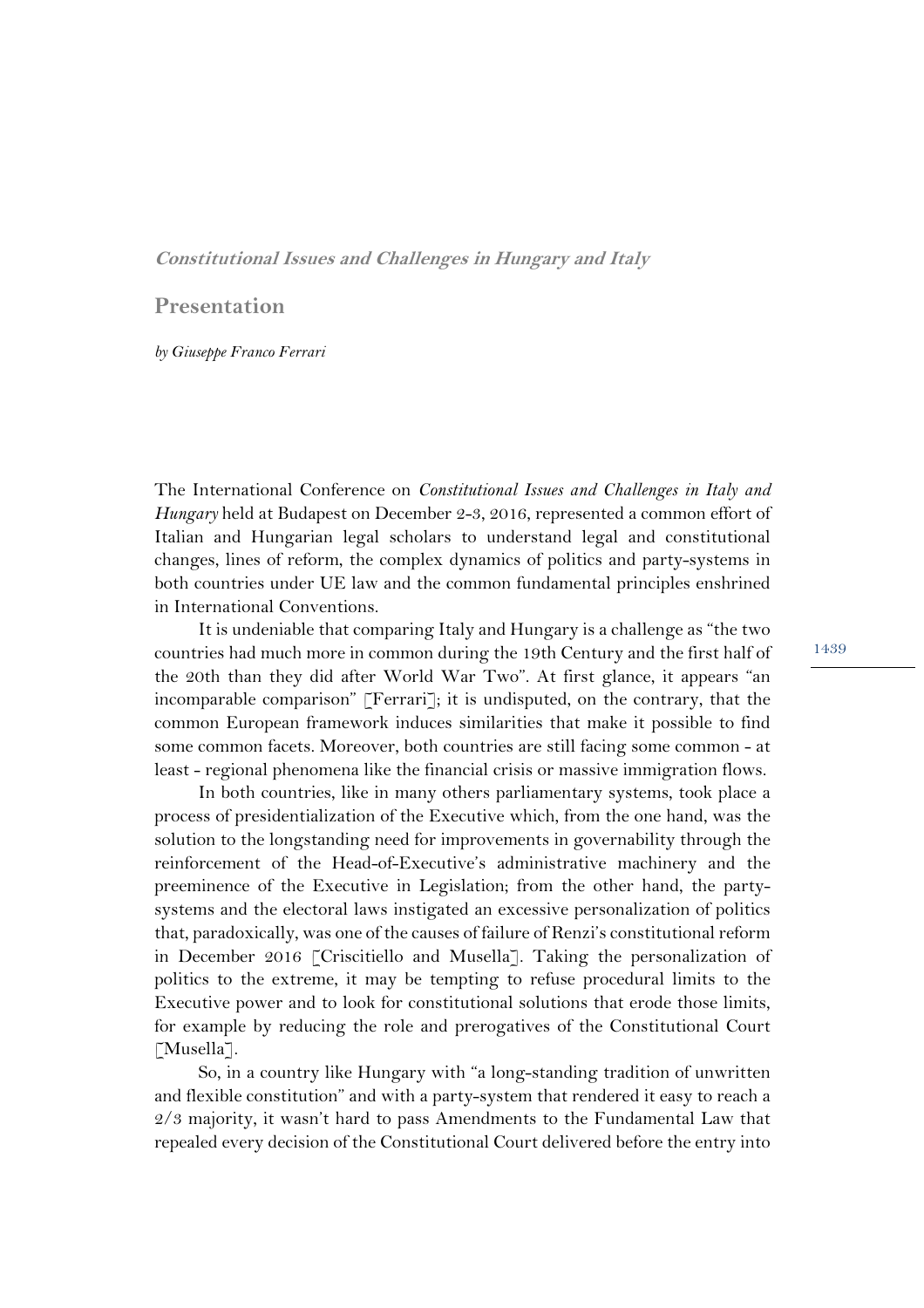force of the new Constitution in 2012, that limited the scope of the constitutional review [2013] or that introduced new constitutional clauses, whose effects are uncertain in the common European framework, like the one that aims to protect "the constitutional identity and Christian culture of Hungary" [2017]. Thus, "the seven amendments of the past years show that Hungary is clearly on the way of democratic backsliding and the Fundamental Law with its hampered checks and imbalances is not able to fulfil the power-restraining function of a constitution. Thus, Hungarians do not trust in their constitutions and do not really respect them. The underdeveloped constitutional culture of the written constitution means that the constitution itself will not help with political backsliding" [Chronowski].

It is reasonable to assume, then, that the introduction of a "German type constitutional complaint (*actio popularis*) was rather a side benefit of the constitution-making and legislative procedure that aimed to cover the loss in the general competence of the Constitutional Court" [Gárdos-Orosz].

In this respect, the growing involvement of Constitutional Courts with electoral laws might be described as being part of a wider trend towards the judicialization of politics [Delledonne], that is exactly what some Executives wish to avoid.

It appears that the "negative" liberal constitutional model, adopted in reaction to the communist past, was not suitable for this context" and that "the great sacrifices required to "join Europe" were not rewarded. Among the limits of the democratic conditionality process, one can include the lack of clarity in identifying the different values on the basis of abstract categories such as democracy and the rule of law. All of this has contributed to resurfacing the "unresolved problems" of the transition to democracy in countries like Hungary (and Poland) [Di Gregorio].

Notwithstanding Hungary was one of the first and most thorough political transitions, which provided all the institutional elements of constitutionalism (checks and balances) and guaranteed fundamental rights [Halmai], Hungarian parliamentarianism has sinister perspectives [Szente]. The weakness of the Copenhagen criteria and the lack of their application after accession caused a discrepancy between EU accession conditions and membership obligations, which might be one of the reasons for non-compliance after accession in some of the new Member States. Moreover, before the 2010 elections, most voters had grown dissatisfied not only with the government, but also with the transition itself, more than in any other East Central European country. Fidesz fed these sentiments by claiming that there had been no real transitions in 1989-1990, and that the previous nomenklatura had merely converted its lost political power into economic influence. So, "the backsliding has happened through the use of "abusive constitutional" tools: constitutional amendments and even replacement. The case of Hungary has shown that both the internal and the external democratic defense mechanisms against this abusive use of constitutional tools failed so far. The internal ones (constitutional courts, judiciary) failed because the new regimes

1440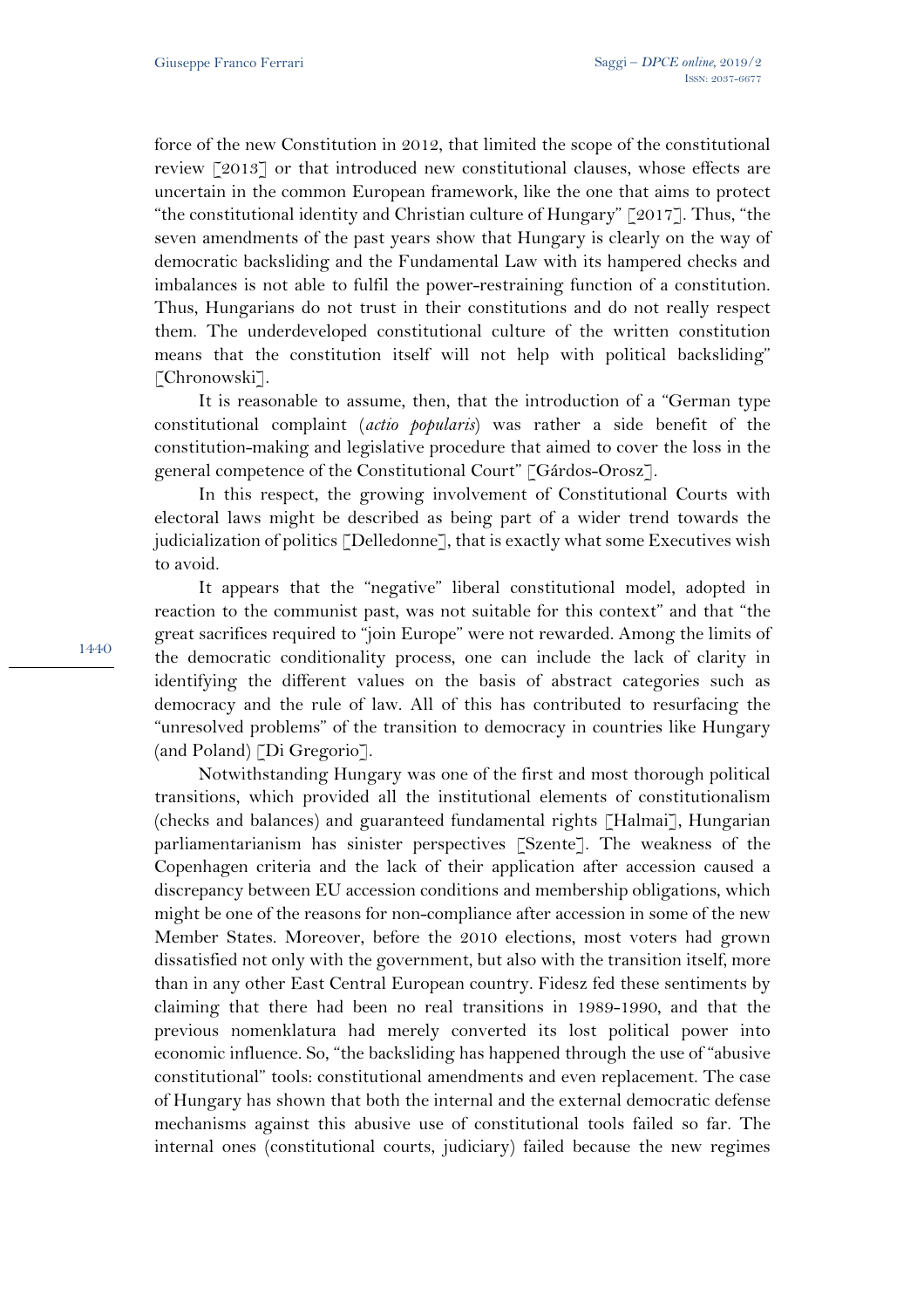managed to abolish all checks on their power, and the international ones, such as the EU toolkits, mostly due to the lack of a joint political will to use them [Halmai].

The packing of almost all institutions by the Government parties, the curtailment of the power of the Constitutional Court, the restrictions on certain fundamental rights, especially the freedom of speech and the freedom of religion are the well-known symptoms orsigns of the authoritarian tendenciesin Hungary. The backsliding of constitutional democracy has been perceived by the European institutions, but they have not been able to stop this process. So many important changes have been introduced in parliamentary practice and rules of procedures: a) the frequent use of *omnibus* legislation; b) the use of "cardinal laws" to transform not only the whole constitutional system, but also to introduce fundamental changes to economic and social policy; c) the general speed-up of parliamentary procedures that curtailed opposition MP's rights; d) the introduction of the socalled "block vote" in 2014; e) the so-called "extraordinary urgent procedure", introduced in 2011, allowed the enactment of a new law the day following its introduction in Parliament; any bill could be amended fundamentally right up to the final vote: that is, after the closure of the plenary debate. Although these parliamentary contrivances were abolished in 2014, some new procedures were established instead, such as dispensing with the second reading of bills, depriving Parliament of the opportunity to debate on their detail or providing new ways of the accelerated legislative procedure; f) the constitutional position of the Budget Council, a not a pure advisory body, since its prior consent is required for the adoption of the State budget by the Parliament: although the Council may refuse to give consent only in specified cases (e.g. if the budget bill would allow state debt to exceed half of the GDP), its decision may not be reviewed or annulled, so it will have a real veto right, which is an exceptional restriction of the Parliament's budgetary power. All of this contributed in the last few years to the approval of many laws without a transparent preparatory stage and public debate [Szente].

Among the great perils of the "backsliding", the compression of the right to participation of minorities in public life is certainly one of the most serious. The new constitutional structure, developed from democratic transition in Hungary gives a strong, but symbolic position to minorities recognizing them as state constituent elements. The question of parliamentary representation of minorities was finally resolved in 2010 in a rather ambiguous way but under international standards [Balasz].

This scenario nurtures many contradictions in the complex relationship between the free movement of goods, capital, services and people and intense national sentiments. This contradiction between the open ranges of the market and the physical boundaries of national elements is clearly visible in Hungary [Azzutti].

The several violations of the rule of law perpetrated in Hungary as stated by the Strasbourg Court in the *Baka* case lead to the question of supranational limitations to amending power and to the need to define a clear role for the